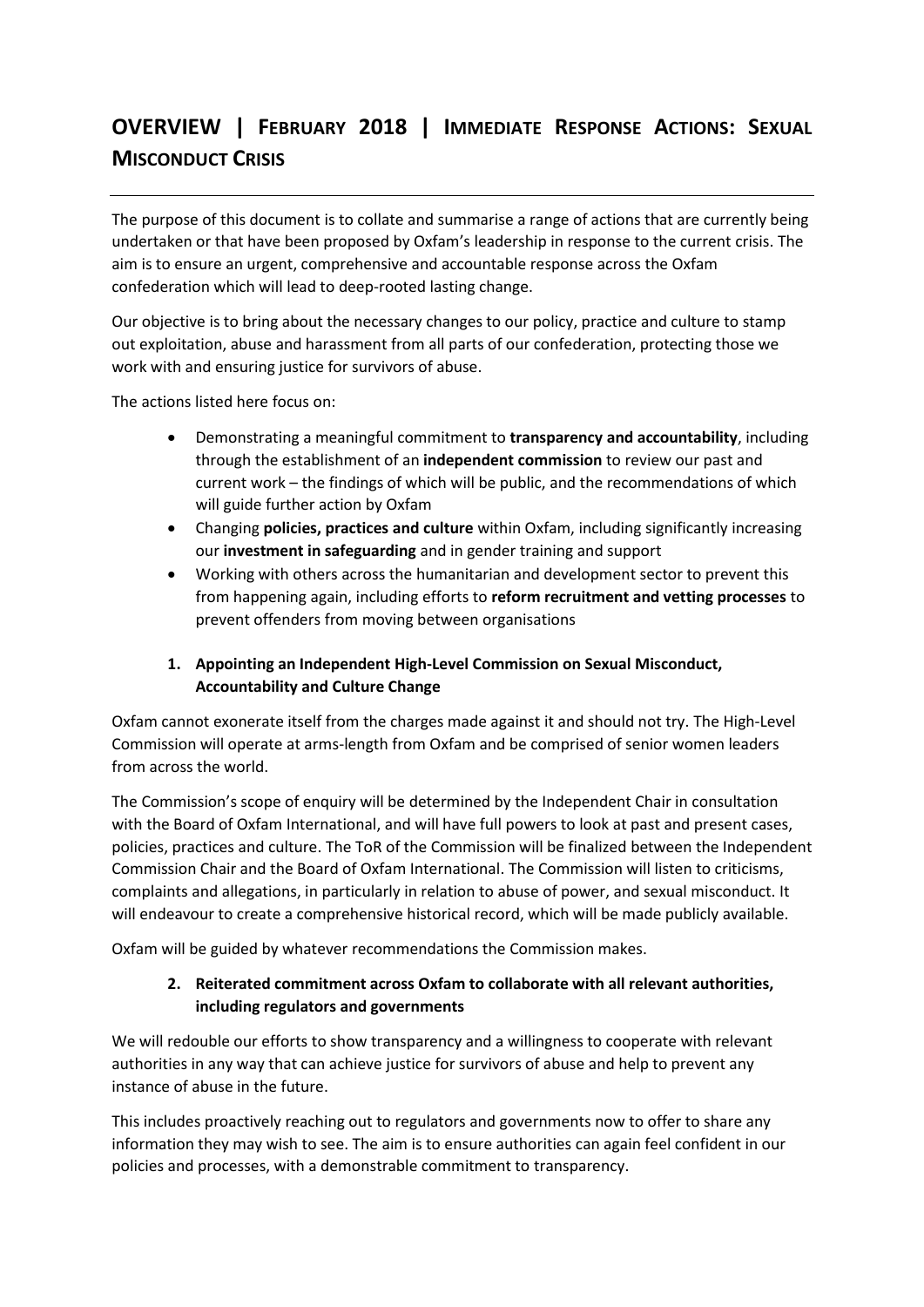## **3. Re-examining past cases, and encouraging other witnesses or survivors to come forward**

We owe it to anyone who may have been affected by the misconduct of Oxfam staff to take this opportunity to look back at previous cases, and to re-examine whether or not they were dealt with appropriately. If they were not, then insofar as is possible, we will take forceful action now in line with Oxfam's values. This may lead to some current staff facing disciplinary action and possibly losing their jobs.

We will continue to communicate to staff, volunteers, partners and beneficiaries that it is safe, possible and indeed actively encouraged for them to report any instances that they experienced or witnessed that they have previously felt unable to report, or that they reported but feel were not adequately dealt with at the time.

We will ensure we have an effective whistle-blower system that can be easily utilised by staff, volunteers and people external to Oxfam. More resources will be made available for this as needed, in both the short- and longer-term.

## **4. Increasing our investment in safe-guarding with immediate effect**

It is clear that, across the confederation, we have not adequately resourced our safe-guarding work until now. We will significantly increase our investment in terms of both budget and staffing to ensure we have the resources in place to ensure the safety and well-being of all those who come into contact with Oxfam staff anywhere in the world.

We will also increase our investment in gender training and support across the confederation, including recruitment of additional gender leads in programmes and humanitarian response teams.

#### 5. **Strengthening internal processes**

A number of actions are already being taken to improve our internal processes. This includes a database to ensure official references are never given to offenders seeking jobs in other organisations. It includes actions to strengthen the vetting and recruitment of staff, including making commitment to safeguarding a mandatory part of the recruitment and selection process and the performance management criteria for all managers; overhauling the way we induct and train all staff, making safeguarding training mandatory for all current and new staff; and comprehensively retraining all staff to ensure everybody understands Oxfam's values and our code of conduct; and strengthening our whistle-blowing process alongside other tools to ensure it is safe and easy for people to raise concerns.

All Oxfam affiliates will have trained safeguarding focal points, and there will be trained safeguarding focal points at all major events organized by Oxfam.

We will re-check that reliable systems are in place for reporting any suspected illegal activity to the relevant authorities.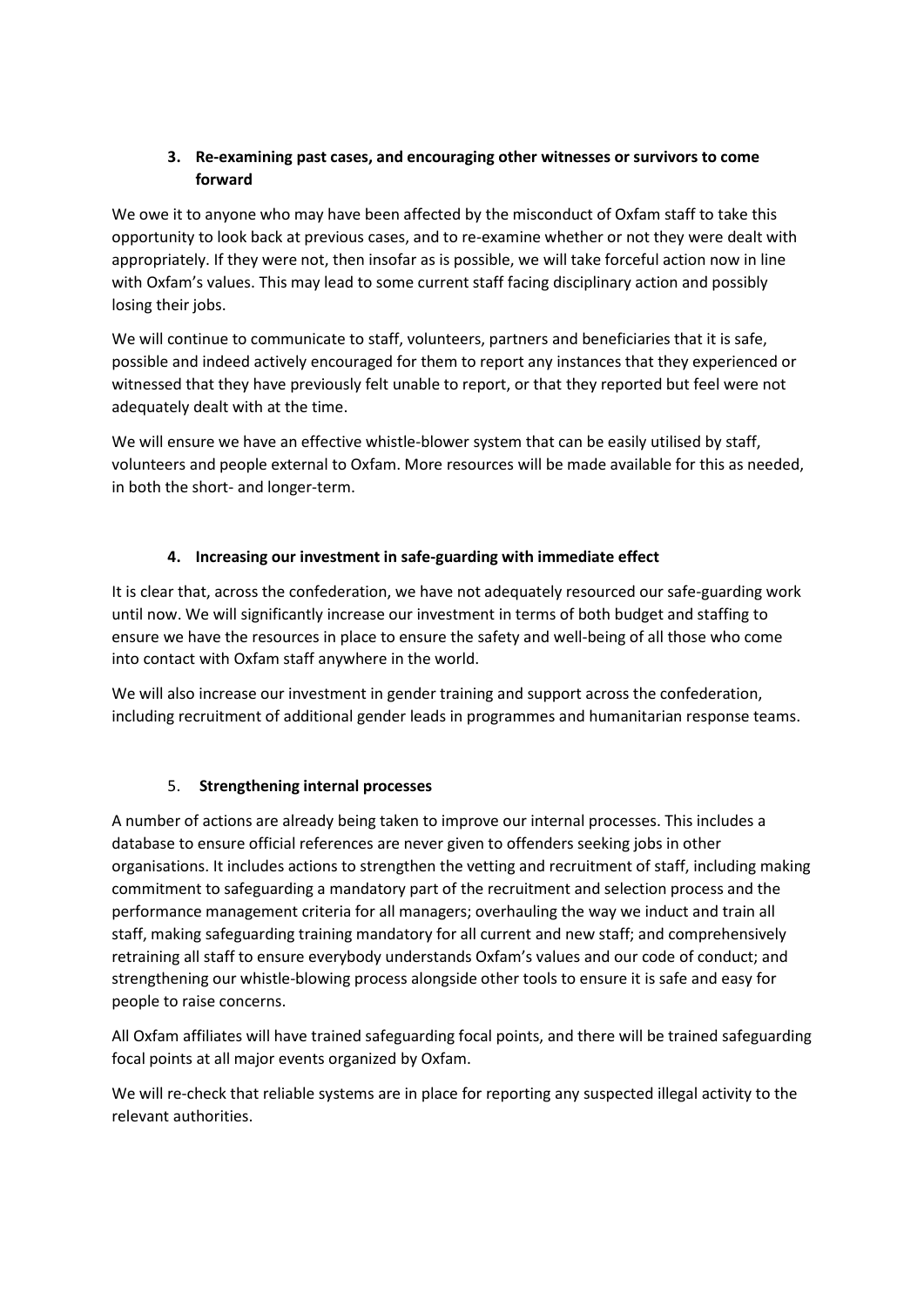### **6. Re-enforcing a culture of zero tolerance towards harassment, abuse or exploitation**

We will continue to act to change cultures within Oxfam and throughout our sector that enable any form of harassment, exploitation, discrimination or abuse. This involves identifying and appointing agencies to work with and support Oxfam in achieving the cultural shift that is needed. Oxfam's PSEA Taskforce has already made recommendations that will be reviewed and acted upon with urgency.

## **7. Working with our peers across the sector to tackle physical, sexual and emotional abuse**

We will work with the rest of our sector to ensure people are safe, recognising that there are necessary actions that we cannot take on our own. This includes action to ensure offenders who have lost their job with one organization cannot move on to a role in another. We will actively contribute to and support joint action by international NGOs. We will work with UN bodies, the International Civil Society Centre, and other joint NGO platforms to agree concrete proposals for how we can move forward as a sector.

As part of this, we will contribute to the work initiated by BOND in the UK to develop a concept for a humanitarian passport and/or anti-offenders' system housed by an accountable agency such as UN OCHA. We will support such initiatives in any way we can.

# **8. Active engagement with partners and allies, especially women's rights organizations**

We will reach out to partners and allies to rebuild trust and to seek their input on how we can learn and improve. We have a particular responsibility and need to reach out to women's rights organisations and others who work on PSEA issues, to answer their questions, to hear their reflections and concerns, and to ensure our responses are defined in consultation with them, based on their insights and expertise.

We will reach out to women's rights organisations in every region and convening meeting spaces involving us, them, governments and other stakeholders.

#### **9. Listening to the public**

We will actively reach out to the public, through both public events and online discussions. We will listen to and learn from feedback from supporters around the world. We will ensure two-way communication with them, responding to the concerns they raise and explaining the actions we are taken to learn and change.

#### **10. Recommit to and strengthen our focus on gender justice externally**

We reiterate and reinforce our commitment to putting women's rights and gender justice at the centre of our work. Recognizing we have a lot to learn and put right as an organization, Oxfam will continue to build investment in advocacy, campaigns and programming focused on tackling the injustices women living in poverty face around the world. This includes addressing social norms that